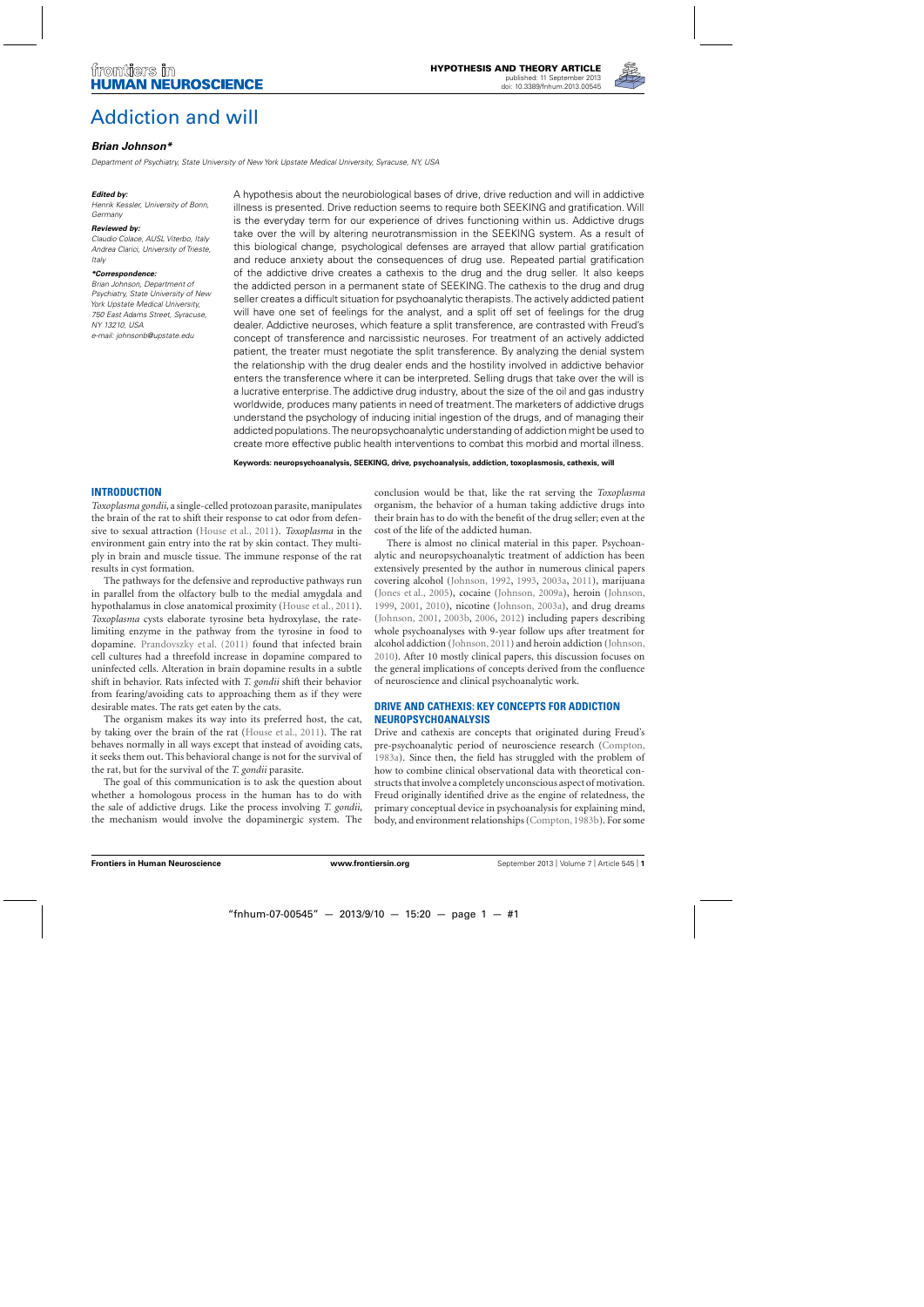psychoanalysts, the concept of drive has taken on the extreme opposite quality. For example, [Aron](#page-9-0) [\(1999,](#page-9-0) p. 259) stated, "...The classical drive/structure metapsychology ... narrows our view of people, deprives them of subjectivity, and reduces them to objects. This limitation is true of any asocial, 'one-person' psychology."

On the other hand, drive or motivation has become a focus of the neuros[cience approaches to addiction. For example,](#page-9-0) Kalivas and Volkow [\(2005](#page-9-0), p. 1403) stated, "As the pursuit for the neural basis of addiction advances, it is clear that the search intimately involves understanding the neurobiological basis of motivation and choice for biological reward, such as food and sex, as well as more cognitively and experientially based reward, such as friendship, family and social status." Neuroscientists working in the field of motivation and volition have varying opinions as to the origin of motivation. Some reviews [\(Zhu](#page-10-0), [2003](#page-10-0); [Haggard, 2008\)](#page-9-0) look to cortical pathways as the initiators of actions. Others [\(Berridge](#page-9-0), [2004;](#page-9-0) [Kalivas and Volkow](#page-9-0), [2005\)](#page-9-0) focus on the dopaminergic pathway that leads from the ventral tegmental area (VTA) of the midbrain through the lateral hypothalamus to the nucleus accumbens as the central structural pathway involved in motivation. This is the SEEKING system [\(Panksepp](#page-10-0), [1998](#page-10-0)).

In neuropsychoanalyst Jaak Panksepp's model, derived from his extensive experimentation with animals, the SEEKING system has the capacity to shift activity from one to another motivational system, depending on internal and environmental inputs. This supraordinate flexibility is exactly what [Berridge](#page-9-0) [\(2004](#page-9-0), p.201) cited against the drive model. "The most dramatic evidence against dedicated drive neurons came from studies of motivation by electrical brain stimulation... For example, if one stimulated the lateral hypothalamus of different rats, many rats might show eating behavior. But a few rats might show drinking behavior, a few show sexual behavior, or others show predatory aggressive behavior, depending on the availability of stimuli and on the disposition of the individual rat being stimulated." This phenomenon, that various motivated behaviors are prompted by one system, is exactly the concept of drive; a constant pressure from inside the organism to do work [\(Freud, 1915;](#page-9-0) [Shevrin, 1997;](#page-10-0) [2003](#page-10-0)).

In an earlier contribution [\(Johnson, 2008](#page-9-0)) I considered addiction researchers [Robinson and Berridge](#page-10-0)[\(1993](#page-10-0)[\),](#page-9-0) Berridge and Robinson [\(2003\)](#page-9-0) distinction between "wanting" and "liking." In that paper I posited that Panksepp's SEEKING system is the same system that [Freud](#page-9-0) [\(1915](#page-9-0)) hypothesized to exist deep in the brain, libidinal drive. My assumption was not based on a historical study. I was and am using Freud's thinking only because, in many cases, it is still the most perspicacious description integrating nomothetic neuroscience with ideographic psychoanalytic observation. I suggested that Freud's concept of the pleasure principle was connected to Panksepp's many observations of endorphin/opioid function in the brain [\(Panksepp](#page-10-0), [1981,](#page-10-0) [1990](#page-10-0), [1998,](#page-10-0) [1999](#page-10-0); [Panksepp and Watt](#page-10-0), [2011,](#page-10-0) etc.). Importantly, the pleasure system is tied to the drive system via opioid receptors in the VTA and nucleus accumbens shell (NAS), where they potentiate glutamatergic and dopaminergic processes that intensify drive.

Using the SEEKING system to stand in for Freud's drive system obviates the objection that it excludes a focus on relatedness, since SEEKING and other instinctual systems, CARE, PLAY, LUST, and PANIC [\(Panksepp](#page-10-0), [1998](#page-10-0)), offer a biologically based and much more articulated set of instinctual drivers toward forming relationships. It gives us a model for clinical work that preserves Freud's concept of libidinal drive while responding to Aron's concern that drive produces an "asocial, one person psychology." We SEEK relationships. Panksepp's neuropsychoanalytic formulation of instinct, which is based in animal research, solves problems which could not be understood by an approach that is purely based on clinical experiences with patients.

Freud described "cathexis" as an initially mobile instinctual energy that could be bound to persons, body parts, ideas, or dream elements [\(Freud](#page-9-0), [1920,](#page-9-0) p.34). In the 21st century we have information that allows us to describe the neuroscience of libidinal investment [\(Johnson](#page-9-0), [2008\)](#page-9-0). Dopamine is released in the nucleus accumbens of mother rats following pup exposure. VTA or nucleus accumbens (drive/SEEKING system) lesions disrupt maternal behavior [\(Insel, 2003](#page-9-0)). Dopamine (D1) receptors are necessary for rats to develop place conditioning for opioids. Opioid receptor antagonists block the development of partner preference in rats after mating. Both drive and pleasure need to be functioning to produce attachment. Without the drive of the dopaminergic system, there can be no libidinal investment. In order to form a sexual bond, rats have to remember that mating was a pleasant, not just a driven, experience.

Other neural systems are involved when animals come to prefer specific mates. Medial orbital frontal, amygdalar, and hippocampal memory inputs are involved. Hormonal systems interact with drive and pleasure systems. Oxytocin potentiates endorphin release during mating. Oxytocin is essential for partner preference, as has been demonstrated repeatedly in experiments comparing the prairie vole, which has an oxytocin system, with the montane vole, which does not [\(Insel, 2003](#page-9-0); [Johnson, 2008](#page-9-0)). Prairie voles form sexual partnerships, montane voles do not. In summary, cathexis has to do with an ensemble of drive, pleasure, memory, hormones – but there is no cathexis without drive.

One conclusion of the 2008 paper was that versions of the 1993 Robinson and Berridge distinction between wanting and liking had already been discovered by previous investigators. Freud had described it in 1920 in his essay, "Beyond the Pleasure Principle." Panksepp had shown the distinction between wanting and liking in his papers on the SEEKING and endorphin systems [\(Panksepp](#page-10-0), [1981,](#page-10-0) [1990,](#page-10-0) [1998;](#page-10-0) [Panksepp and Watt, 2011](#page-10-0), etc.). But the main co[nclusion of the paper was that in biological or "physical" \(](#page-9-0)Johnson[, 1999](#page-9-0), [2003b](#page-9-0)) addiction, addictive drugs had changed the drive system so that they were urgently wanted; whether intoxication was pleasant or not. This conclusion is an elaboration of the concept that is generally accepted in the neuroscience community that addiction begins with an alteration in the mesolimbic dopamine system [\(Hyman et al., 2006;](#page-9-0) [Koob and Volkow](#page-9-0), [2010](#page-9-0)). Addiction represents the usurpation of neural processes that underlie pursuit of food, water, sex, and relationships. Implicit was an idea about cathexis that will be developed below; cathexis for drugs or drug sellers can complete with cathexis for people who are loved.

#### **DRIVE REDUCTION AND DRIVE**

Why is the concept of drive reduction dead? I believe it is because Freud's thinking about this topic has been ignored by current neuroscientists. For example, when [Berridge](#page-9-0) [\(2004](#page-9-0)) discussed why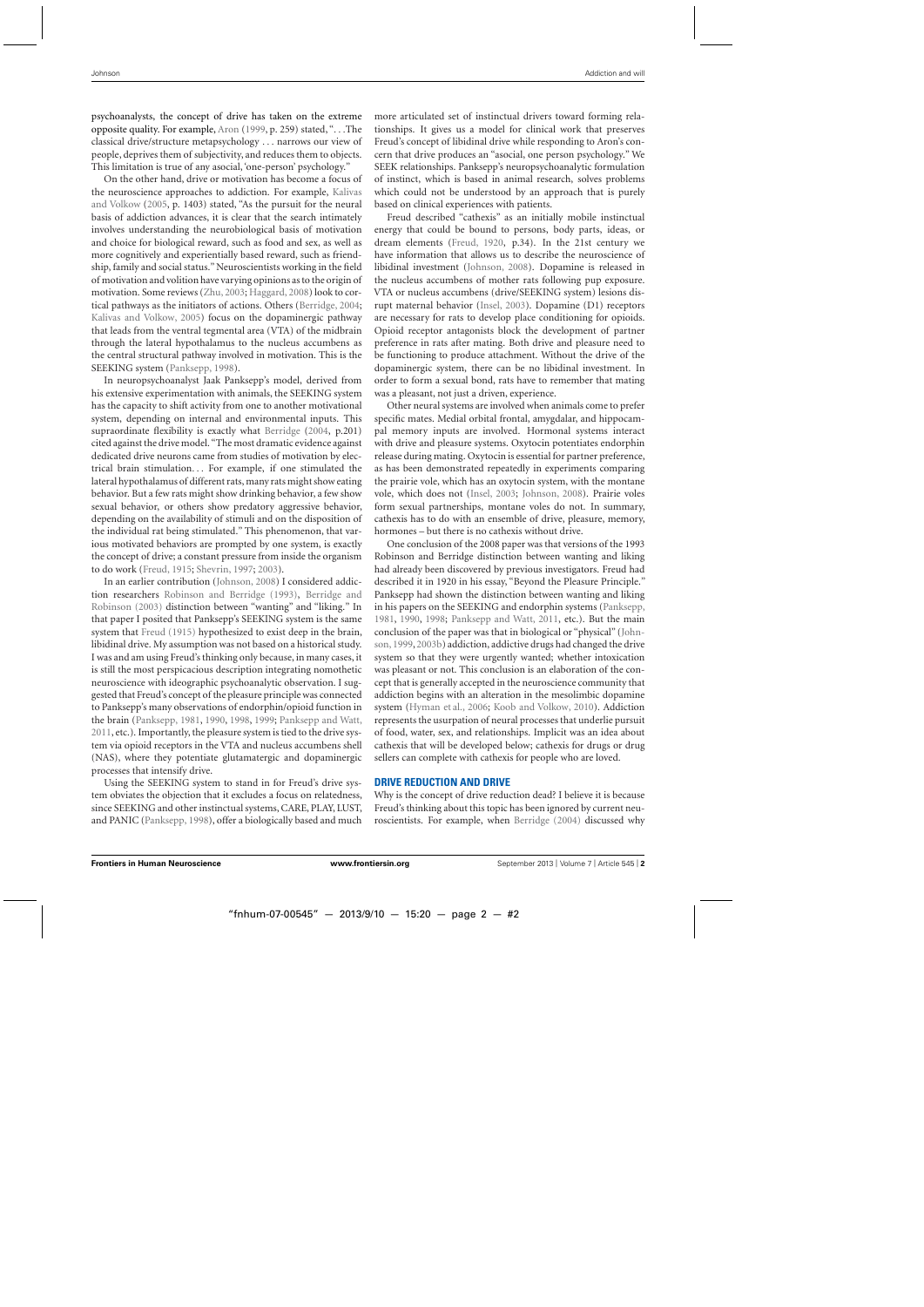drive reduction had been disproved by animal experiments, he explained that animals who only SEEK will do it forever, and animals who are only gratified, for example by having caloric requirements satisfied by gastric feeding, were still motivated to pursue food. An important source of his confusion is the behaviorist term "reward," which conflates the concepts of SEEKING/drive and gratification. It is only by separating these two components of drive reduction that we can understand how they operate.

Freud gave the fullest description of drive reduction in his 1923 paper, "The Ego and the Id" [\(Freud, 1923](#page-9-0), pp. 21–23).

"Internal perceptions yield sensations of processes arising in the most diverse and certainly also the deepest strata of the mental apparatus...they are more primordial, more elementary than sensations arising externally...

Sensations of a pleasurable nature do not have anything inherently impelling about them, whereas unpleasurable ones have it in the highest degree. The latter impel toward change, toward discharge, and that is why we interpret unpleasure as implying a heightening and pleasure a lowering of energetic cathexis...

This something behaves like a repressed impulse. It can exert driving force without the ego noticing the compulsion... Not until there is a resistance to the compulsion, a hold-up in the discharge reaction, does the 'something' at once become conscious as unpleasure...

The part played by word-presentations now becomes perfectly clear. By their interposition internal thought-processes are made into perceptions... We are all 'lived' by unknown and uncontrollable forces."

The ego's relationship with the id, "Is like a man on horseback, who has to hold in check the superior strength of the horse... Often a rider, if he is not to be parted from the horse, is obliged to guide it where it wants to go."

Drive reduction involves a combination of the rapacious, insistent drive building to a state where it demands satisfaction, and the pleasure of complete gratification. Both must operate sequentially for the drive to be reduced. Drive alone, in the case of addiction the constant drive for addictive drugs, is only increased by exposure to drugs. Once addicted, exposure to alcohol, cocaine, nicotine, or opioids causes a brief diminution of desire, followed by an increase of the urgent wish for the drug.

In the case of self-stimulation of the drive center (lateral hypothalamus), animals wired to be able to activate this area will push the "on" button constantly until they die. The unpleasure of briefly relieved drive apparently causes endless fruitless attempts to achieve drive reduction. In contrast, pure gratification without activation of SEEKING is in the end unsatisfying. Pornography addiction may be an example of gratification that is endlessly unsatisfying. Masturbation may be unsatisfying because it gratifies sexually without engaging the SEEKING system. Apparently, animals or humans who can't reduce drive by combining SEEK-ING and satisfaction sometimes endlessly engage in activities that activate only one or the other half of drive reduction.

We have taken as a hypothesis that drive involves activation of the ventral tegmental dopaminergic SEEKING system running from the midbrain through the lateral hypothalamus to the nucleus accumbens. A second hypothesis is that drive reduction requires both activation of the SEEKING system and gratification; food, sex, a relationship, something that requires work [\(Freud](#page-9-0), [1915;](#page-9-0) [Shevrin](#page-10-0), [1997](#page-10-0)), and involves the complete relaxation of gratification. Addictive behaviors cause a brief and incomplete reduction of drive that result in endless drug seeking. The Freudian concept of will is necessary to understand how drive and drive reduction operate in the individual to change behavior.

#### **THE CONCEPT OF WILL**

In the Project for a Scientific Psychology (aka "Psychology for Neurologists") Freud explained, "...in the interior...there arises the impulsion which sustains all psychical activity. We know this power as the *will* – the derivative of the drives" (quoted/translated by [Schmidt-Hellerau](#page-10-0), [2001,](#page-10-0) p. 61). The experience of drives operating inside us can impel us to do things that we do not consciously "want" to do. This often leads to an interpretation by the analyst that certain behaviors are, "intentional but not conscious." The reasons that we do things are often not apparent to us.

In fact, the lay term "will power" sometimes seems to exist as a denial of true intention. People will say things like, "I wanted to eat the whole pint of ice cream, but I exercised will power and only had half." Or even less consciously, "I really wanted to stay on my diet and I struggled not to eat all that ice cream, but I did it anyway; I ate that ice cream against my will." Much of the work of psychoanalysis has to do with patients becoming conscious of their real motives, what the true goals of their will is [\(Wheelis](#page-10-0), [1956;](#page-10-0) The philosophical and psychoanalytic intersection of will and drive was reviewed in [Young and Brook, 1994\)](#page-10-0).

As Freud said so presciently, it is the repeated stimulation of neuronal pathways that leads to cathexis [\(Schmidt-Hellerau](#page-10-0), [2001](#page-10-0), pp. 54–58). The process of facilitation of neuronal pathways, leading to structural changes in the brain, would nowadays be referred to as long-term potentiation [\(Kandel](#page-9-0), [2006\)](#page-9-0). The combination of experience and brain changes under the influence of neurotransmitters, neuropeptides, and hormones leads to the development of interests that are different for every person [\(Johnson, 2008](#page-9-0)). In other words, inborn givens take shape and definition through the interaction with the social environment and establish patterns of maintaining contact and relatedness with others. This phenomenon of modulation of cathexis by a combination of innate biology, development, and experience means that every person is a little different in their tastes. The urgent needs generated by the drive system, once specific tastes in object and patterns of relatedness become fixed, are matched up against external reality. The degree of pleasure and fulfillment resulting from actualization of one's drives and cathexes lead to either gratification or neurotic frustration [\(Johnson](#page-9-0), [2008\)](#page-9-0). In the case where expression of will leads to frustration, individuals feel that their life is not going well and yet are often not be able to articulate where the problem lies.

Interpretation of conflicts between conscious and unconscious goals, often described as "neurotic conflict," is the constant occupation of any psychoanalyst. [Meissner](#page-9-0) [\(2005,](#page-9-0) p. 28) discussed "intrasystemic id conflicts" involving motivational systems. One might love one's mother consciously, and yet also wish to destroy her unconsciously. Both urges could be described as id-driven. This conflict generates anxiety  $-$  a signal that there is trouble in a relationship [\(Freud](#page-9-0), [1926](#page-9-0); [Watt and Panksepp](#page-10-0), [2009](#page-10-0)). There is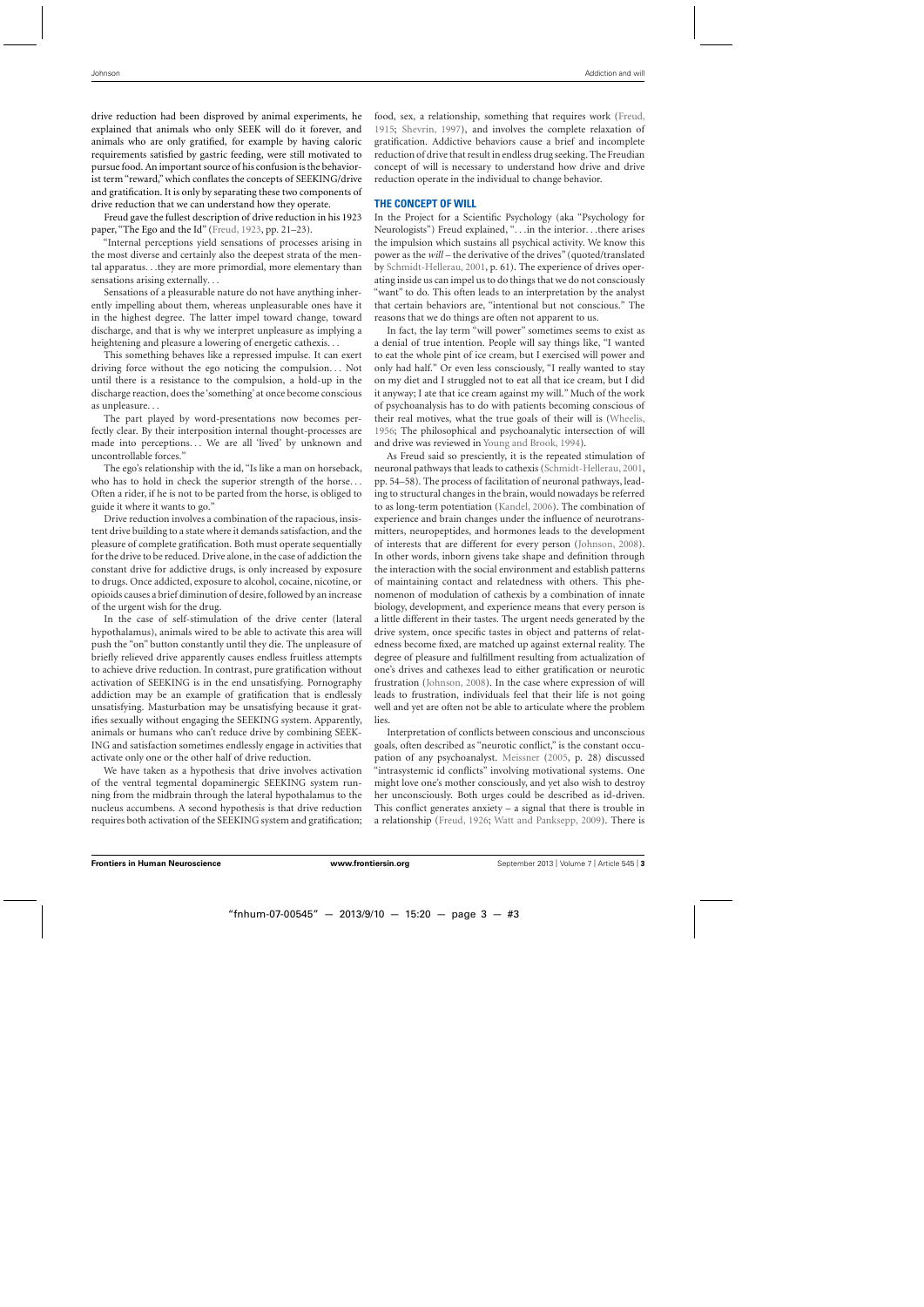<span id="page-3-0"></span>a conflict between the wish for additive drugs and the wish for relationships. Both could be characterized as id-driven.

In a typically parallel neuropsychoanalytic way, the intrasystemic id conflict of addiction can be seen psychologically and also neurobiologically. Psychologically, one might love one's mother consciously, and also unconsciously want to destroy her by destroying oneself with heroin. The use of addictive drugs can be understood as an unconscious expression of rage [\(Dodes](#page-9-0), [1990](#page-9-0)). Neurobiologically, the conflict has to do with a conflict between urgently wanting a drug, and still wanting other goals of the drive system including a relationship with one's mother. The experience that the mothers of heroin users are wildly upset while the heroin user sees themselves is single-mindedly pursuing drug use, is an everyday experience on an addiction treatment service.

# **HOW THE WILL IS TAKEN OVER BY ADDICTIVE CHEMICALS**

There are only about 20 chemicals known to humans that alter the drive system so as to create a new drive [\(Johnson, 2008](#page-9-0)). These substances: alcohol, nicotine, benzodiazepines, opioids, stimulants, marijuana, phencyclidine, etc., all work by diverse mechanisms [\(Nestler, 2005\)](#page-10-0), but with the same uniform end result. They cause sensitization of the ventral tegmental dopaminergic SEEKING system to the chemical [\(Robinson and Berridge](#page-10-0), [1993\)](#page-10-0). After sufficient exposure to the chemical, the person begins to want the drug; irrationally and insistently.

There is a triangle on the lower right half of **Figure 1** which shows the hypothesized mechanism of physical addiction for stimulant drugs. The corners of the triangle are the VTA, the NAS, and the prefrontal cortex. Cocaine and methamphetamine increase

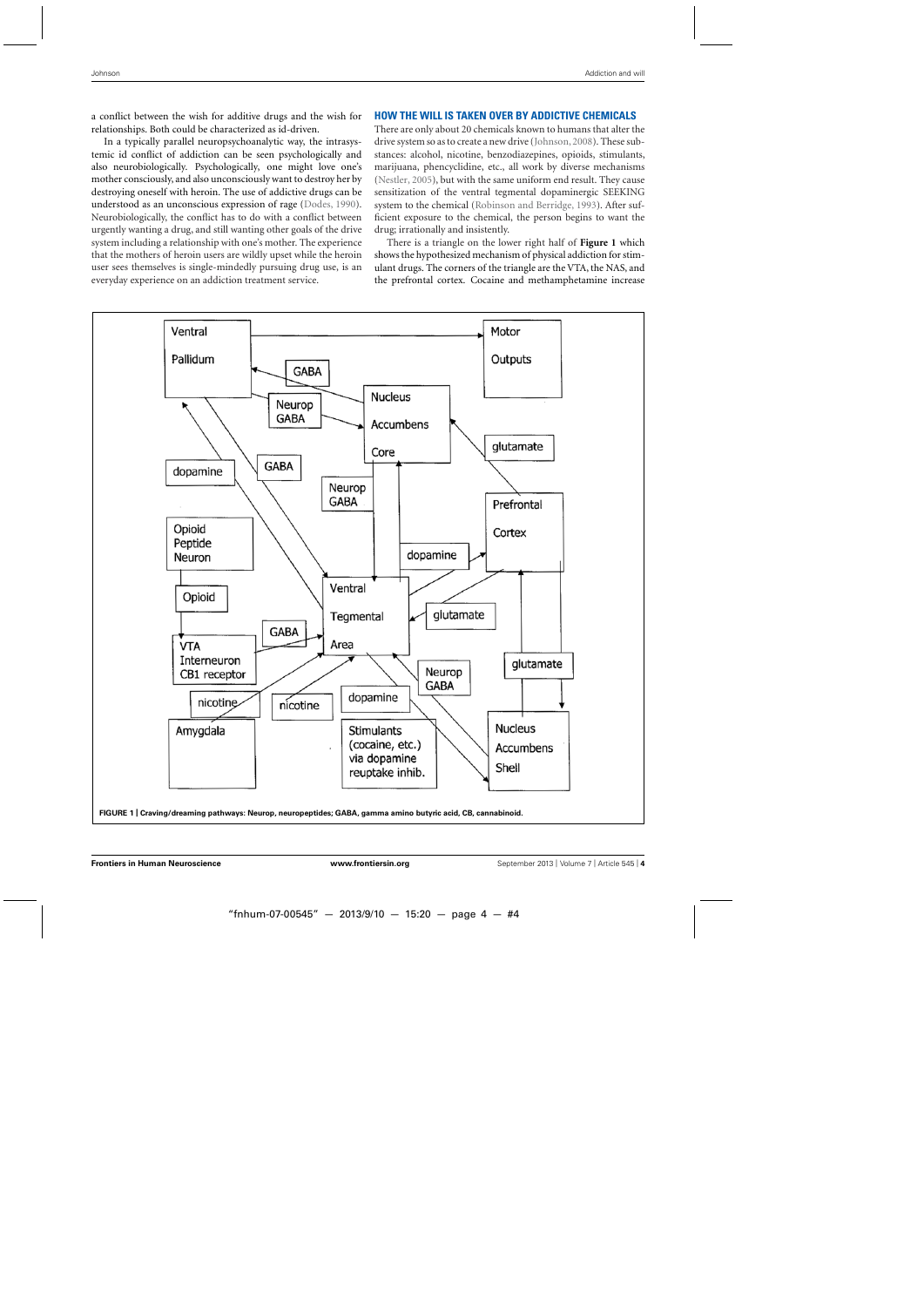dopaminergic neural activation from the VTA directly to the NAS [\(Niehaus et al.](#page-10-0), [2009](#page-10-0)) by blocking the dopamine reuptake transporter protein. Nicotine has receptors on the VTA, and stimulates activating signaling from the amygdala [\(Nestler](#page-10-0), [2005\)](#page-10-0).

There is a tonic brake on the VTA created by GABAergic inhibition by a set of interneurons. This set of interneurons is represented by a box directly to the left of the VTA box that occupies the center of **[Figure 1](#page-3-0)**. Opioids act as a brake on an inhibitory system involving GABAergic interneurons that slow dopamine neurotransmission from the VTA to the NAS [\(Nestler, 2005](#page-10-0)). Removing this inhibition from the VTA results in increased dopamine activation of the NAS. Marijuana's tetrahydrocannabinol lodges in endocannabinoid receptors in inhibitory GABAergic VTA interneurons, inhibiting this brake so that there is increased dopaminergic stimulation of the NAS [\(Fattore et al.](#page-9-0), [2008\)](#page-9-0). The mechanism for alcohol and benzodiazepines may be that in withdrawal from these GABAergic drugs, there is a lessening of GABAergic inhibition of the VTA, and dopamine neurotransmission is increased [\(Enoch](#page-9-0), [2008\)](#page-9-0).

The mechanism of physical addiction for every addictive drug is that dopamine neurotransmission from the VTA to the NAS is altered. Craving, the psychological manifestation of dopaminergic drive activity in this pathway [\(Shevrin, 1997](#page-10-0)), is induced by drug exposure. After repeated exposure to the addictive chemicals that produce dopaminergic activation of the SEEKING system, the chemicals become wanted, desired, craved; just like so called, "natural reinforcers," food, water, sex, and relationships.

The pathway does not end with the NAS. As seen in **[Figure 1](#page-3-0)**, there are limbic and frontal centers connected with this subcortical pathway. As the effects of stimulation in the subcortical pathway cause long-term potentiation of higher centers, and drugs are wanted, drug cues recognized at pathways involving amygdalar, hippocampal, and frontal activation provoke neural firing, and downgoing glutamatergic pathways increase craving by stimulating more dopamine release. The higher centers notice possible availability of drugs, and turn up craving.

The pathways in **[Figure 1](#page-3-0)** allow for the concept that there are two mechanisms of induction of craving; the "upper" and the "downer" pathways. The terms "upper" and "downer" are street language for whether the user experiences a drug as activating or relaxing. These terms may also reflect a difference in neurobiological action. The upper pathway, activated by cocaine, methamphetamine, and nicotine, directly increases firing from the VTA to the NA. The downer pathway is less direct. The interneuron braking system is deactivated, leading to increased activation of VTA to NAS dopamine. This would account for the fact that the upper drugs cause drug craving so commonly and are harder to become abstinent from, while downer drugs such as marijuana, alcohol, opioids, or benzodiazepines provoke addiction with lower frequency. When drugs in the downer group are used for recreational or medical reasons, most users do not become addicted.

Persons whose brains have been changed by addictive drugs must obtain the chemical or they are punished by ferocious unpleasure if there is, "A resistance to the compulsion, a holdup in the discharge reaction." These chemicals are used to take over the will of the victim. For example, one might say that the

person who is smoking a cigarette while having fantasies of dying of cancer, heart disease, or emphysema is not following their own will, but actually enacting the desire of the cigarette manufacturer, who is selling the cigarettes.

We might say that human children, who begin using nicotine on average in the United States at age 13, are controlled by a process homologous to rats infected by toxoplasmosis. Their behavior has been subtly altered by a change in dopamine/SEEKING. They behave in almost every way as if they are themselves. But inhaling nicotine, along with particles that can produce cancer or ruin the lung's ability to obtain oxygen, is in the service of the cigarette sellers.

# **DRUG-INDUCED RELATIONSHIPS**

By using these drugs, individuals begin to "want" them for no reason other than brain changes. By associative learning, the purveyors of the drugs are also wanted. The state of drug craving is intensely emotional, urgent, energetic, searching for a means of gratification. By providing the drug, the seller becomes wanted, cathected.

Relationships with drug providers can have a yearning, romantic cast. As one patient told me, despite being in treatment for addiction, and sober, "I love my dealer!" A patient with attention deficit hyperactivity disorder (ADHD), cocaine and nicotine addiction suspected I would profit from having him buy a prescription for the antidepressant bupropion, used to treat ADHD and nicotine dependence. This suggests a transference from his drug sellers to me, with their/my drug as the intermediary causing a cathexis. A third patient, early in his treatment for opioid addiction, called the drug dealer to whom he had paid \$200,000, his "best friend." When in emotional distress, my patient refused to call my cell phone, but rather, kept relapsing because he would call his drug dealer's cell phone.

There are secondary changes in the brain as addiction progresses. Later brain changes involve routinization of drug SEEK-ING by reorganization of pathways [\(Koob and Volkow](#page-9-0), [2010\)](#page-9-0) involving the nucleus accumbens core [\(Everitt and Robbins, 2005;](#page-9-0) [Kalivas and Volkow](#page-9-0), [2005](#page-9-0)) and diminished prefrontal inhibition [\(Bechara](#page-9-0), [2005](#page-9-0)), especially if there are losses of brain tissue due to t[he various degrading effects of these drugs \(reviewed in](#page-9-0) Johnson, [2009b\)](#page-9-0). The longer addiction goes on, the harder it is to recover. Initiating brain changes with one drug results in faster adaptation [with craving for a second addictive drug \(](#page-10-0)Robinson and Berridge, [2000](#page-10-0)). For example, individuals who start smoking cigarettes before the age of 15 are 80 times more likely to use illicit drugs [\(Lai et al., 2000\)](#page-9-0).

Exposure to addictive drugs can cause brain changes that result in permanent craving. This makes perfect sense if you think of the reason that drives are built into animals. We need to have a steady pressure to obtain items in the environment that are related to survival. If we learn where these items are, or how to recognize their possible availability, we need to have our craving turned on at that moment when we recognize availability cues so that we intensify our search for the proximal, life-supporting item, no matter how long ago we learned about the linkage between cue and drive goal. After learning about the constant availability of reward in the environment, SEEKING them can become a more automatic,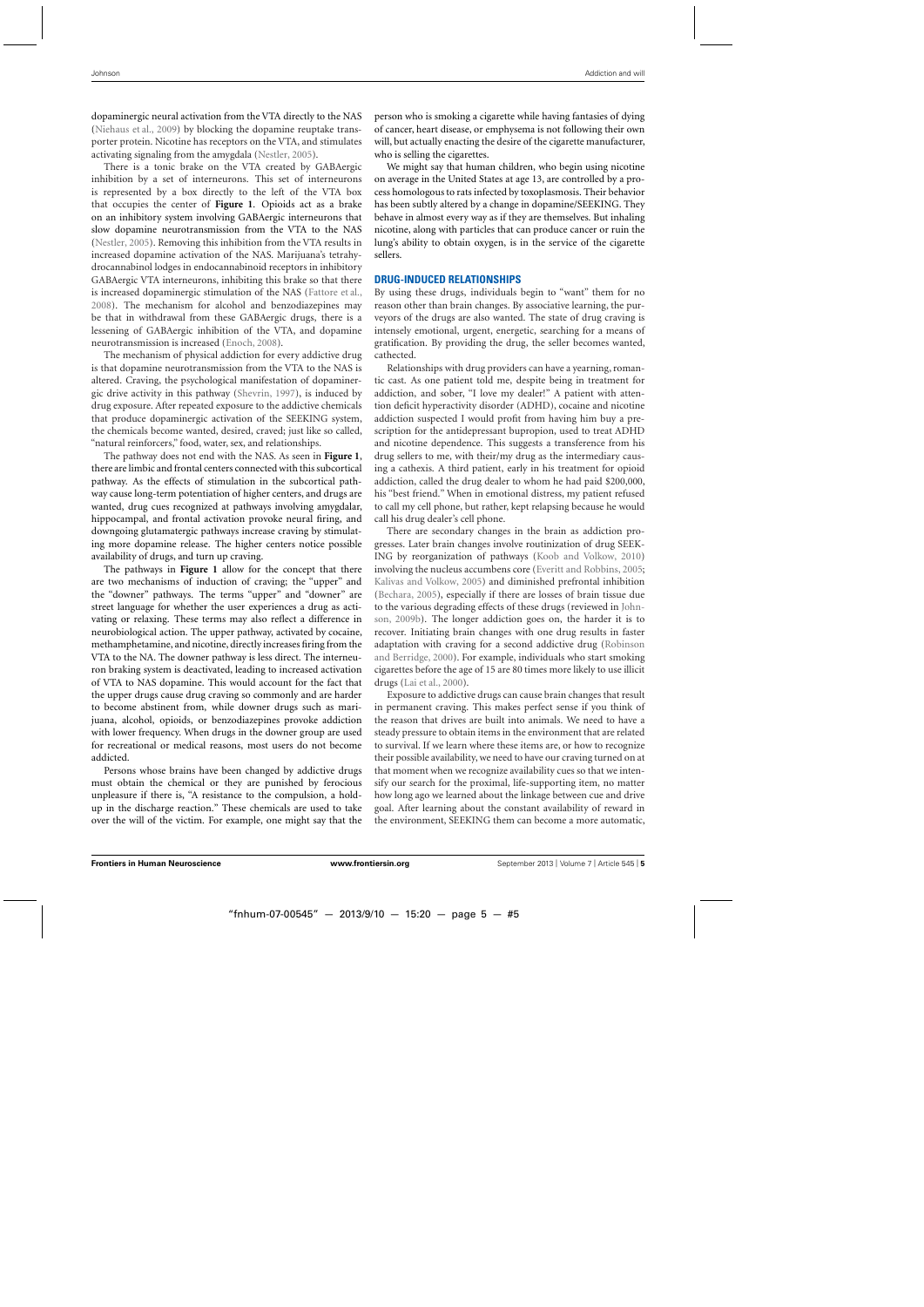unconscious behavior – modulated in the nucleus accumbens core.

However, this survival mechanism has its drawbacks. One Freudian discovery was that this constant pressure to act can come into conflict with other considerations that have to do with living in a social environment. The original paradigm of the Oedipus Complex was the conflict between the sexual drive and the presence of a larger, older, same-gender parent who was in the way of the child's closeness with the parent of the opposite gender [\(Freud](#page-9-0), [1909\)](#page-9-0).

Conflict is also generated regarding drug-seeking. Once addictive drugs get entrained into the drive pathway, there is a constant pressure to act to procure the drug experience again, no matter how unpleasant and dysfunctional the consequences. This is no different conceptually than yearning for a parent of the opposite gender when one is too young to effectively or safely compete. Lust can be dangerous; whether for love or drugs. Life provokes internal conflict.

Drives are so deeply unconscious that it is hard to experience them directly. Describing "craving" is a difficult task (reviewed in [Johnson, 2012\)](#page-9-0). Craving seems absent 1 min, overwhelming the next. An unconscious basal state may be altered by the provocation of dopamine neurotransmission in the VTA/nucleus accumbens pathway when drug cues activate frontal or limbic centers. With a drug cue or intense emotion, the previously unconscious drive enters awareness.

Finally, just as food, water, sex, and relational needs provoke dreams, so does the hunger for drugs [\(Johnson, 2001](#page-9-0)). Drug dreams are a unique aspect of physical addiction [\(Johnson, 2003b](#page-9-0)). Craving for drugs that is not conscious can be made conscious by the interpretation of dreams [\(Johnson, 2001\)](#page-9-0).

#### **PSYCHOLOGICAL SEQUELAE OF PHYSICAL ADDICTION**

As soon as the drug has had sufficient impact on the neural pathways shown in **[Figure 1](#page-3-0)**, there is a reorganization of thinking. We are in a position to actually see the impact of physical factors in the brain on psychology by talking to persons who have undergone this change. The victim of this process begins to have the experience described above that they become uncomfortable as the drug washes out of their brain. The addicted person has that inner sensation that they absolutely must have more of the drug to ward off the unpleasure of craving. They suffer from endless drug SEEKING. Persons with alcohol dependence show up at the bar at 8 am. Persons with heroin dependence knock on their dealer's door early in the morning. Cigarette smokers get off planes and have a cigarette before they do anything else. The unpleasure of craving is so intense that addicted individuals do everything they can to get rid of it. But it always comes right back.

Defenses are arrayed by the ego to modulate the new drive state. Consistent with Freud's metaphor of horse and rider (quoted in the drive reduction and drive section), the newly addicted person urgently wants to procure and use their drug. Their ego is aware of the potential liabilities in using it again. The ego deploys a series of explanations about why using the drug again is, "OK."

Psychological defenses reduce anxiety at the expense of obscuring reality. It is customary in the field of addiction to talk about "denial." However, there is no reason that a single defense, denial, would be arrayed against a drive. There are as many defenses arrayed against the drive for addictive chemicals as there are against any other drive. For example, an addicted person might use projection of responsibility, "I'm using because she/he treated me badly." The defense could be minimization, "Going to work late because I was hung over from drinking isn't such a big deal."

Each person's denial system is their own unique set of explanations about why they should keep using their addictive drug(s). To the outside observer, their denial system, the particular set of psychological defenses set up to protect continued dangerous drug use, makes no sense. This is because the defenses are arrayed against internal stimuli. The observer cannot feel the drive to use the drug. In fact, one of the problems of identifying with addicted individuals is that the observer or psychoanalyst usually has not had the patient's experience of pursuing drugs. The best way to make an empathic identification is to imagine one of the basic drive goals, such as food. One can think about how hard it is to lose weight by tolerating the urge to eat things that are off the weight-loss diet. One will notice that defenses are arrayed to protect eating foods that are not consistent with the diet, just as addicted persons have defenses about using when they also wish to be abstinent.

The denial system of the physically addicted person is based on their craving for the drug, and on their allegiance to the seller of their drug. This may sound like an odd claim; isn't the drug the object? The answer to this question puts us back where Freud started. Human relationships are grounded in the gratification of drives. In adult sexual relationships, attraction leads to increasing involvement, sexual gratification, cathexis, and loyalty.

We can understand how drive precedes cathexis in relationships if we observe the SEEKING system functioning with the drive for addictive drugs. Persons who become addicted develop an allegiance to the seller of the drug. Cigarette manufacturers are keenly aware of cathexis. Their goal is to make the user of cigarettes fall in love with the brand that contains their nicotine.

In the United States, about 20 million persons buy illegal drugs, and it is almost unheard of for an addicted person to turn in their drug dealer. In part this is because the drug users fear that they will be killed if they alert police that their dealer is selling drugs. But mostly it comes from cathexis. Addicted persons have warm feelings toward their dealers; even as they may also fear being killed by them. Warm feelings that cover a fear of being killed is the defense, "idealization."

Craving provokes idealization. Idealization of the drug is a constant and indispensable part of denial. This defense, as described by [Klein](#page-9-0) [\(1957\)](#page-9-0), involves fear of the object (drug/drug seller). Addicted people are terrified by their behaviors. Yet this information is unavailable to them consciously. Their conscious experience is that, whatever the drug, its use is wonderful. People who smoke cigarettes are staying slim, being free to defy authority, expressing their emotions, and their sexuality – just like cigarette smoking actors do in the movies. Some persons addicted to alcohol pride themselves on how much they can drink. Some users of heroin feel that it is a cooler drug than any other. For addictive drugs that are legal, advertising has the theme of ideal behavior; that the drug or alcohol is connected with social dominance or pleasure in sports or relationships. I summarize various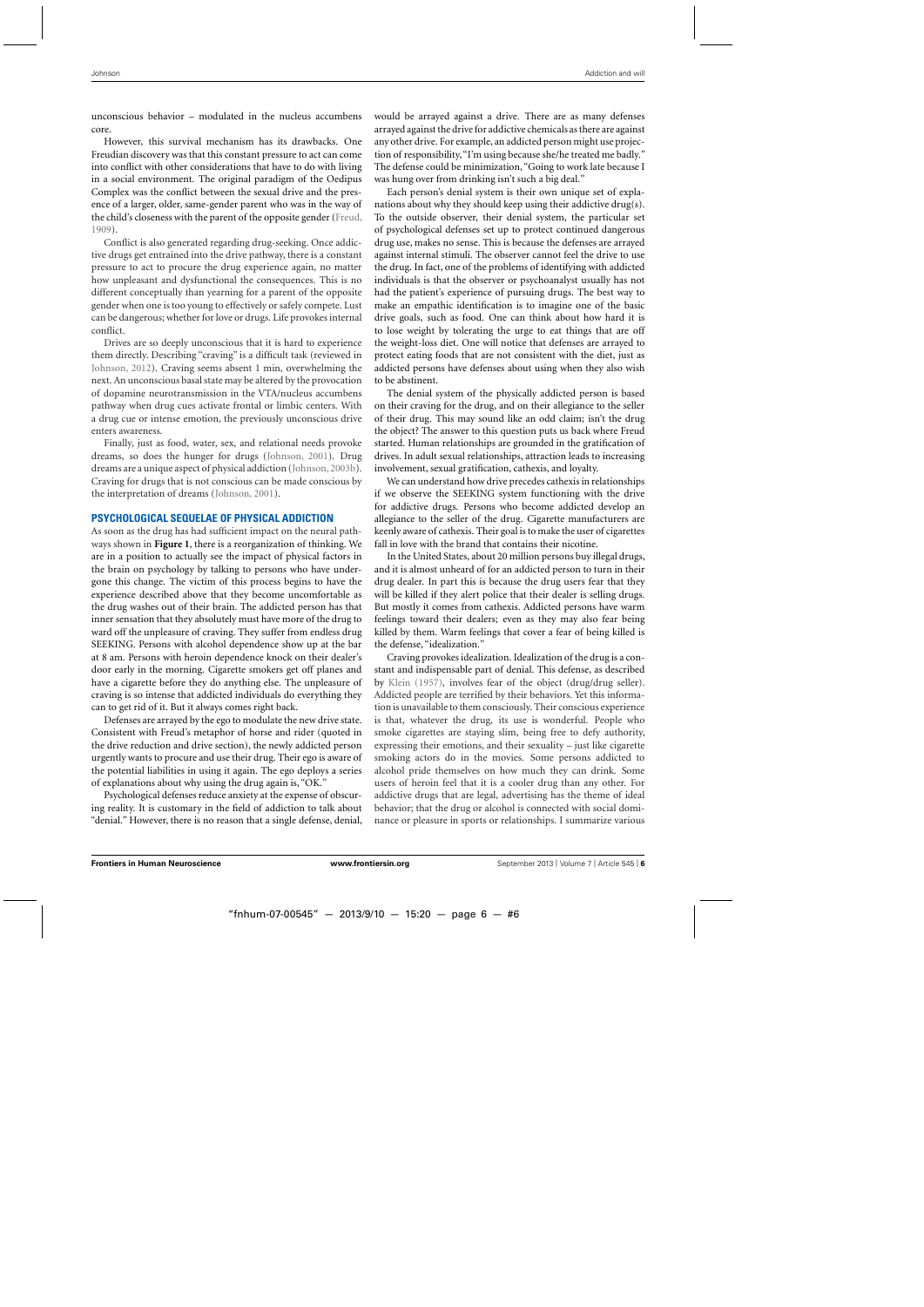aspects of this idealization in **Table 1** (explained at length in [Johnson, 1993](#page-9-0), [1998\)](#page-9-0).

Idealization, like laughter, is catching. This may be an underlying dynamic of the social nature of the spread of cigarette smoking [\(Christakis and Fowler, 2008](#page-9-0)). When a 12-year-old child sees a 16-year-old child smoking a cigarette, the 16-year-old is using idealization internally to defend against their panic about seeing how out of control their behavior is and to defend against their perception of physical changes such as cough and shortness of breath. This idealization is represented to the 12-year-old interpersonally. The 16-year-old idealizes their ability to smoke a cigarette without having to cough when the irritating smoke enters their lungs, an aspect of tolerance. They communicate to the 12-year-old that smoking is appealing, "cool." As a result, the 12-year-old victim will tolerate the aversive aspects of smoking until tolerance, craving, and denial set in. This victim is then in a position to pass the addiction on to another young victim. Other drugs work by the same mechanism. It doesn't matter what the chemical is, the defense of idealization is uniform for addictive drugs.

# **TREATMENT IMPLICATIONS OF THE NEUROPSYCHOANALYTIC CONCEPTS OF DRIVE, DRIVE REDUCTION, AND WILL**

Freud had a set of conditions that he felt had to do with the distribution of libido by the ego. In the "transference neuroses" libido was available to be cathected to the analyst. This was ideal for psychoanalytic treatment. In the "narcissistic neuroses" [\(Freud, 1917](#page-9-0), pp. 420–423) libido was withdrawn from objects, therefore from the analyst, and psychoanalytic treatment was impossible. As a hypothesis, we could add to this list "addictive neuroses." Some libido is cathected to the drug/drug seller, some to other people – including the analyst. There is a splitting of the transference, just as there is a splitting of the patient's experience (**Table 1**). What the analyst observes is that the patient has many ordinary dynamic interactions in the hour, but keeps the addictive urges outside the hour.

The patient does with the analyst (of course) what they do with all relationships. The patient very much wants to be engaged with the analyst, but has another cathexis for her/his libido that has nothing to do with the analyst. The patient's conscious experience is that behaviors having to do with obtaining and using drugs have little to do with other relationships. Their libidinal investment is dissociated into the part that cares deeply about the analyst and the part that cares deeply about obtaining and using drugs.

One result of this situation is the familiar complaint of some addicted individuals who claim that their psychoanalysis did nothing to change their addiction. This is because the patient felt that their addiction had nothing to do with their analyst (their true experience) and their analyst was not in a position to hear about the effects of the addictive drug. In these psychoanalyses, the patient and analyst worked on their relationship, while the relationship with the drug/drug dealer remained unexamined. The unintended result of this approach can be that the patient who has completed such a psychoanalysis is even more adept at having relationships with people while using their drug addictively. Lying midway between the transference neuroses and the narcissistic neuroses, the addictive neuroses require some alterations of technique in order for the patient to benefit from treatment.

What can an analyst do when faced with an addictive neurosis that has a split cathexis/transference? The answer has something to do with developing conscious conflict about drug use within the relationship with the analyst. The patient knows that they are in trouble because of their relationship with the drug and with the drug dealer, but not consciously. The patient knows that they cannot both fully engage in the relationship with the analyst, and stay involved with the drug/drug dealer, but not consciously. The relationship with the drug/drug dealer is based on a system of beliefs which make perfect sense to the patient because they exist to diminish the anxiety about using a drug that is creating damage and may result in death. For example, many persons who are addicted to nicotine will say things like, "Sure cigarettes may kill me. We all have to die some time!"

Therefore, in many cases the analyst will have to divide the treatment into two phases. In the first, the transference is not explored because it is split. The analyst appreciates that attacking the relationship with the drug/drug dealer is not going to work. A strong cathexis has been established after many experiences of great unpleasure relieved by drugs and/or alcohol. The analyst limits their interventions to clarifications and confrontations that intensify conscious conflict between the wish to use and the symptoms of addiction that ensue from use. By using these non-transference interpretations, the analyst works on the denial system. It is only after the patient has moved through the "stages of change" by virtue of increasing dismay about the consequences of drug and/or alcohol use, and stopped using, that the treatment enters the second phase.

Addicted persons are like children in a divorce who don't want to tell one parent what is going on with the other. They feel an alliance with both, but understand that the allegiance to one is

| The addiction                                         |                                                                                             |
|-------------------------------------------------------|---------------------------------------------------------------------------------------------|
| Experiencing ego/psychic reality                      | Observing ego/external reality                                                              |
| Facilitates relationships                             | Makes close relationships difficult (wards off fear of control/merger)                      |
| Creates pleasure                                      | Creates pain                                                                                |
| Gives a sense of omnipotence                          | Makes one impaired                                                                          |
| Is a rebellion that creates a feeling of separateness | Is a compliance with the attacking introject that undercuts the use of aggression needed to |
|                                                       | be separate                                                                                 |

#### **Table 1 | Addictive idealization/splitting.**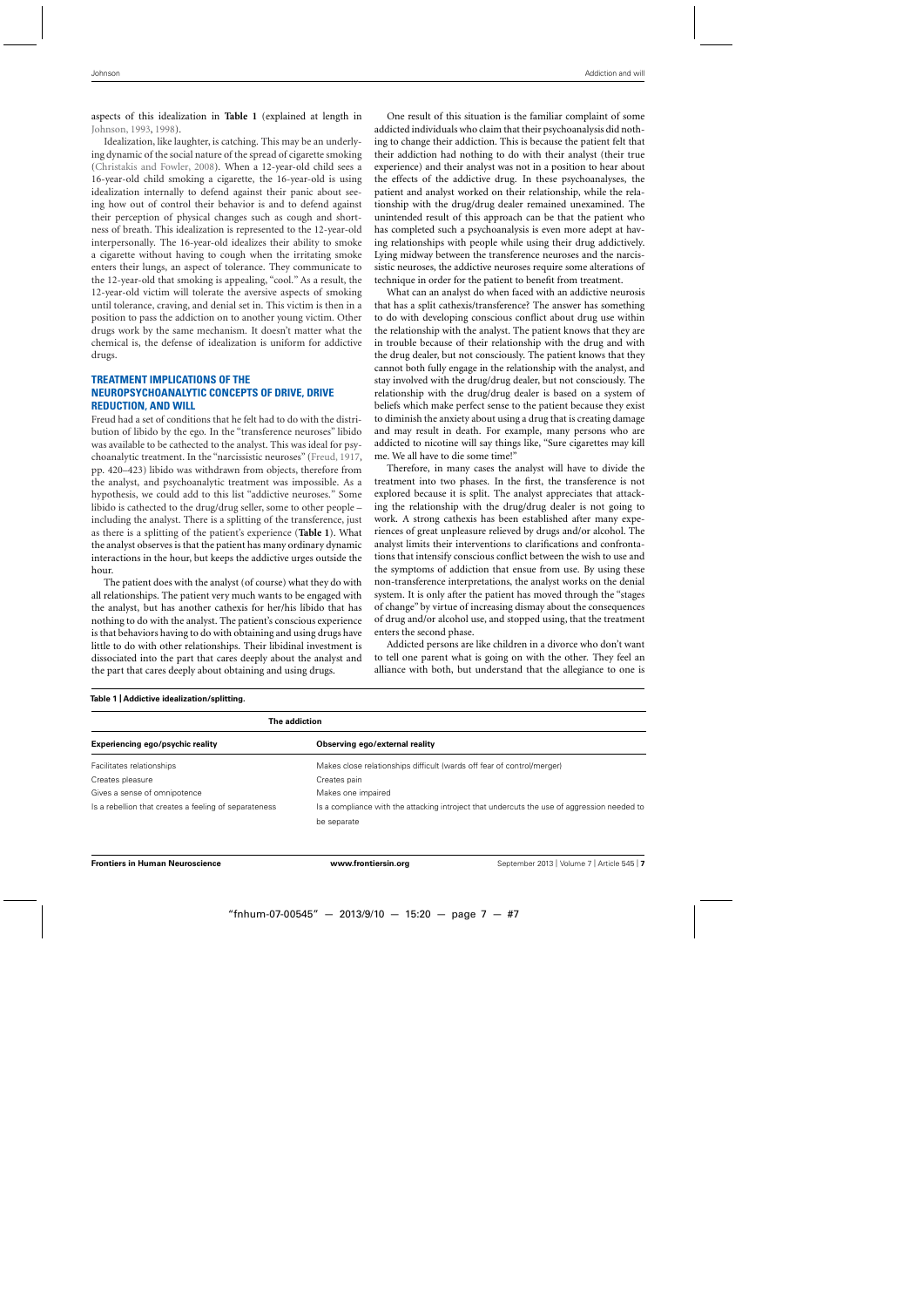essentially disloyal to the other. Just as one divorced parent often does not hear what the child is doing with the other, the analyst often does not hear what is going on with the drug dealer. Not being open and honest is the result. This formulation allows the treating clinician to shift from, "My patient lied to me," to, "I encountered a split transference." The first reaction might produce anger, the second interest, and a feeling of a technical challenge.

For any psychotherapy treatment, a key ingredient of healing has to do with the therapeutic alliance [\(Nissen-Lie et al., 2010](#page-10-0)). If addiction therapists use non-specific or intuitive interventions that are warmly related, outcomes might be the same despite different theoretical orientations. Therapists who intuit the underlying neuropsychodynamics more accurately might have better outcomes, but be unable to explain why. For the therapist who was able to explain what they were doing with neuroscience and metapsychology, there might be better outcomes – but this hypothesis has not been empirically tested.

An innovative psychoanalytic treatment of alcohol use disorders in borderline personality disorder, Dynamic Deconstructive Psychotherapy, subjects showed a significant decrease in heavy drinking accompanied by complete cessation of other drug use. In contrast, subjects in optimal community care received more treatment but showed increased drinking and increased drug use over the 30 month post-treatment follow up study [\(Gregory et al.](#page-9-0), [2010\)](#page-9-0). This kind of naturalistic comparison of outcomes for patients who are initially randomized into neuropsychoanalytic or conventional treatment groups would be a way to empirically test the concepts described here.

Talking with patients during active addiction, one becomes aware that use is procedural, automatic, unconsidered. The technique of the first phase of neuropsychoanalytic treatment of addiction is to sharpen the conscious conflict between the drive derivative that is in evidence during use, but not conscious, and the ego's alarm at the reality of the consequences. Caring is communicated. Denial is undercut. We must remember the earlier quote from Freud regarding the function of word-representation as the mechanism by which internal unconscious thought processes are made into perceptions. In order for the addicted person to continue to be actively addicted, they can't think about what they are doing. Talking about one's urge to use drugs and alcohol takes place within a relationship. As Freud said about word presentation, "It is like the theorem that all knowledge has its origin in external perception.... A hypercathexis of the process of thinking takes place, thoughts are *actually* perceived – as if they came from without – and are consequently held to be true" [\(Freud](#page-9-0), [1923,](#page-9-0) p. 23). Talking about craving and addictive behaviors changes them from precontemplative unformulated experience to more conscious problems that require work in psychotherapy.

If the goal of the ego is to serve the id, like the rider guiding the horse where it wants to go, then the patient will resist talking about their addiction because it disrupts the ability to go get drugs. In this way, the powerful urges created by exposure to addictive chemicals debilitate ego functioning. This impairment is often experienced by the analyst as having a patient who says, "Nothing comes to mind," or who does not arrive for treatment. Recognition of this injury to ego functioning by an altered drive state can be ameliorated by interpreting the lack of association or the missing of appointments as manifestations of craving. For example, the analyst may respond to a patient who says, "Nothing comes to mind," with, "Perhaps you are thinking about using drugs, and you are trying NOT to talk to me about that."

The psychoanalyst should not take idealization at face value. A patient who romances their addictive behavior can be listened to until the negative/frightened side of the thinking emerges. The alternative to addictive idealization is conscious ambivalence.

What happens when the denial system is interpreted sufficiently so that the patient stops using? My observation is that the split transference collapses, and the issues that had been diverted into addictive drug use enter the transference. I reported, "The psychoanalysis of a man with active alcoholism," where the end of alcoholic drinking during days per week psychoanalysis resulted in intense hostility entering the transference [\(Johnson](#page-9-0), [1992\)](#page-9-0). In the second phase of treatment, aggressive derivatives [\(Dodes, 1990](#page-9-0)) that had been expressed through the use of alcohol entered the transference relationship, where they were explored and ameliorated [\(Johnson, 1992](#page-9-0)). For some patients, when addictive behavior stops, the analyst has to be prepared for a siege of hostility that had never been in evidence during the first phase of treatment. The addictive behaviors had expressed the hostility and displaced it away from the transference.

I reported the 4 days per week psychoanalysis of a man with heroin addiction where cessation of heroin use resulted in an intense anaclitic depression entering the transference [\(Johnson](#page-9-0), [2010\)](#page-9-0). The patient went from a cool, unrelated person to an intensely needy and frightened person. The amelioration of the anaclitic depression within the transference resulted in a 9-year absence of addictive symptoms at the time of the report.

# **PUBLIC HEALTH APPLICATIONS OF THE NEUROPSYCHOANLYTIC MODEL**

Psychoanalysis has been since its early days a theory of culture as well as of the individual mind [\(Paul](#page-10-0), [2011\)](#page-10-0). The discussion so far has described an illness that is based in a brain system that is deeply unconscious. Items that impinge on the drive pathway are "needed." Addictive drugs are a commodity. The property of these drugs, that they take over the will by creating dysphoria/craving/unpleasure during abstinence, means that addicted persons will do just about anything to obtain their drug.

How widespread is addiction, and how much money is involved in addiction? Let's think about the number of brains involved. 26% [\(World Health Organization \[WHO\], 2010](#page-10-0)) of the world's population of almost seven billion smokes cigarettes. This amounts to about 600 [billion](#page-10-0) [cigarettes/year](#page-10-0) [sold](#page-10-0) [\(](#page-10-0)World Health Organization [WHO], [2008\)](#page-10-0). 13% of the world's population drinks at least 40 g of alcohol (three drinks) per day (World Health Organization [WHO], [2010\)](#page-10-0). There are nearly two billion people using nicotine and one billion people drinking substantial amounts of alcohol.

The amount of money involved in selling legal drugs seems not to be carefully tracked worldwide. We know facts such as Philip Morris International was the 14th most profitable company in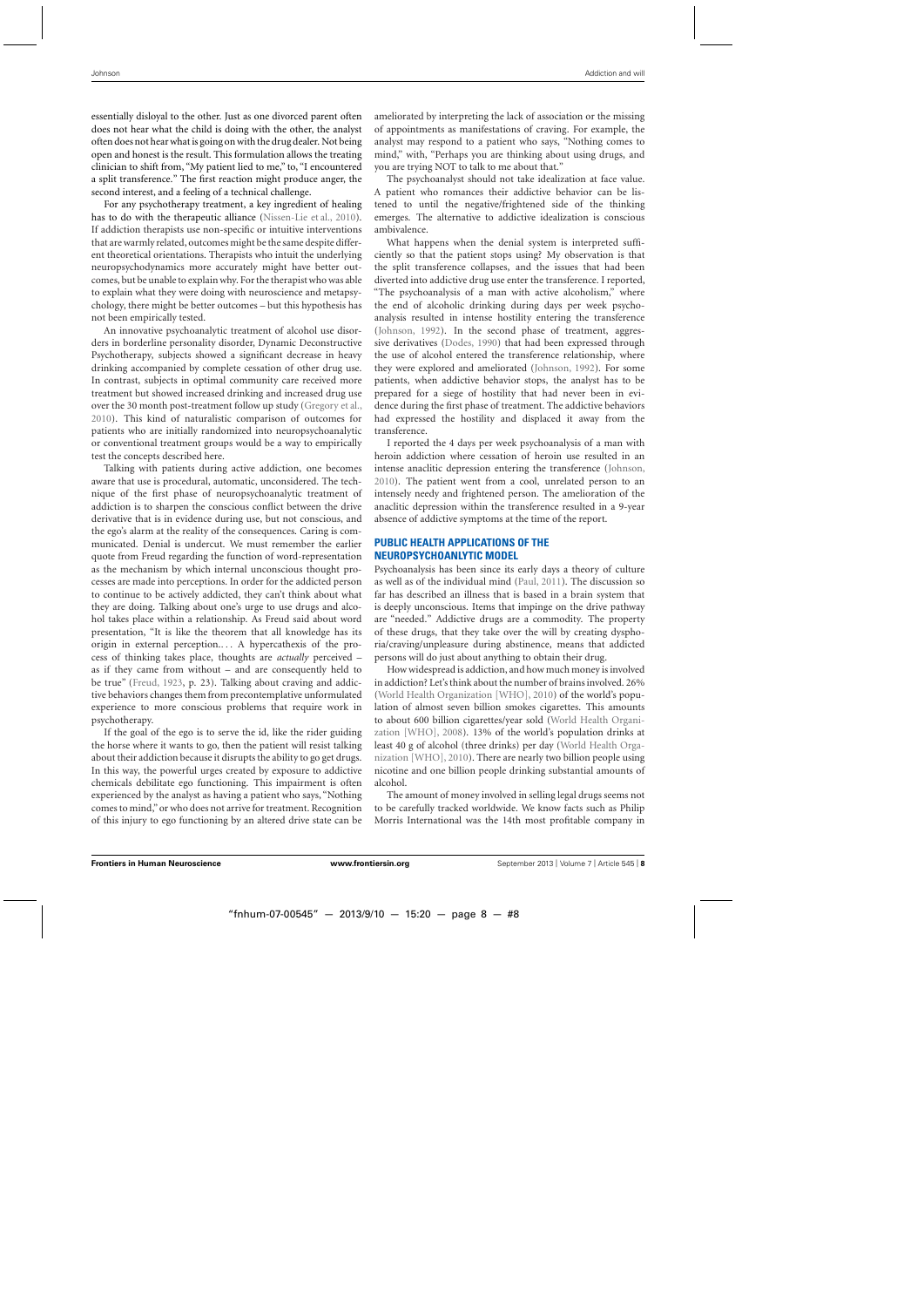the United States in 2008, making \$6.89 billion in profits (CNN-Money.com 2010). The United Nations Office on Drugs and Crime [\(United Nations Development Programme, 1999;](#page-10-0) [Reuter et al.](#page-10-0), [2009,](#page-10-0) p. 3) estimates that the illicit drug industry accounts for 8% of world trade, about the same size as the oil and gas industry or world tourism. Drugs that impinge on the SEEKING system have many customers.

How lethal and morbid are drugs and alcohol? Worldwide tobacco accounts for 9% of all deaths, 18% in high income (>\$10,000 US) countries [\(World Health Organization \[WHO\]](#page-10-0), [2010\)](#page-10-0). Alcohol causes 4% of deaths worldwide, 2% in high income countries [\(World Health Organization \[WHO\], 2010](#page-10-0)). Alcohol is the #3 leading global risk for burden of disease behind starvation and un[safe](#page-10-0) [sex,](#page-10-0) [and](#page-10-0) [tobacco](#page-10-0) [is](#page-10-0) [#5](#page-10-0) [\(](#page-10-0)World Health Organization [WHO], [2010](#page-10-0)). Cigarettes kill about half of the persons who use them [\(World Health Organization \[WHO\]](#page-10-0), [2008](#page-10-0)), which adds up to 443,[000/year in the United States \(](#page-9-0)Centers for Disease Control [CDC], [2009](#page-9-0)) and about fo[ur million/year in the world \(](#page-10-0)World Health Organization [WHO], [2008](#page-10-0)).

How would we account for this apparently "irrational" economic activity? The SEEKING system of cigarette smokers has been captured by nicotine. If a seller can induce a potential victim to expose their brain to an addictive drug a few times, the alteration in the drive pathway will make the person want the addictive drug despite the danger. For this reason, purveyors of addictive drugs use a sophisticated psychological understanding of idealization and splitting to attract and manage their customers. For example, the nephew of Sigmund Freud, Edward Bernays, and one of the founders of American psychoanalysis, A. A. Brill, went to work for American tobacco companies in the 1920s to help with campaigns to attract new populations to the smoking of cigarettes [\(Brandt](#page-9-0), [2007\)](#page-9-0).

Many smokers say that they don't want to smoke, even though they show that they do want to smoke. Whose will are they following? The addicted person is following the will of the seller. While the smoker knows they cannot possibly benefit from their addictive behavior, the entire industry of production, marketing, and sales benefits enormously. This is true of any industry that produces a chemical that becomes urgently wanted by altering the drive pathway; whether a government deems that chemical legal or illegal.

We may be attracted to many people, but we make relationships based on cathexis. We fall in love with people who can meet our needs; conscious or otherwise. Love is irrational. The addictive drug industry is successful by capturing the will and the cathexis of its victims.

This information is of value in combating addiction. Public health initiatives informed by concepts such as the capture of will and cathexis, idealization of drug use, and the financial consequences of having a commodity with these properties, would lead to much different behavior by governments. For example, the addictive drug industry might be nationalized to divert money away from those who profit by deceptive advertising to teenagers, and to properly inform the public about how addictive drugs work in the brain to produce bizarre behaviors. It is more desirable from a harm reduction standpoint to have heroin sold in state stores by drug counselors than by gangs on the street with guns.

It is more desirable from a harm reduction standpoint to have methamphetamine profits go to government revenues than drug cartels.

Finally, returning to the idea of the homology of the way that *T. gondii* controls the brain of the rat, and the way that protagonists of the addictive drug industry control the brain of the addicted customer, we notice that in both cases there are examples of random collateral damage. Toxoplasmosis is an important human disease, affecting about 1/3 humans in the world [\(House et al., 2011](#page-9-0)). There is no particular advantage for the*Toxoplasma* to inhabit the human brain since the organism dies there when the human dies.

There is speculation that the parasite expresses dopamine in the human brain, producing in some hosts schizophrenia or obsessive compulsive disorder [\(House et al.](#page-9-0), [2011](#page-9-0)). The dopamine blocker haloperidol moves the behavior of both humans and rats back toward normal. It completely abolishes the rat's interest in cats and restores their normal fear [\(Prandovszky et al., 2011](#page-10-0)).

It may be that while there are many individuals in the addictive drug industry who consciously manipulate the brains of their customers, there are other individuals such as physicians who are mystified by the way their attempts to help patients with pain or anxiety using medications in the opioid and benzodiazepine classes results in addictive behaviors. Patients who were initially grateful for the help of the physician later begin to manifest manipulative and hostile drug-seeking behaviors that cause consternation in the physician. It may be that without thinking about this process, physicians are seeding their patient population with medications that may become urgently wanted by some who undergo the brain change described here. This formulation about how drugs alter the will may facilitate more careful prescribing.

# **SUMMARY**

Combining developing concepts about the brain effects of addictive drugs with psychoanalytic observations, new hypotheses about the disease of addiction have been generated. Addictive drugs take over the will by transiently increasing dopamine firing in the SEEKING pathway. A new drive to obtain the drug results in the formation of a series of psychological defenses that both promote gratification and shield the person from the anxiety produced by addictive behaviors, the denial system. Idealization of the drug is a ubiquitous defense. Addicted persons cathect the seller of the drug as a result of repeated gratification of the drive. They fall in love with the drug and the seller/dealer.

The first task in treating actively addicted patients involves negotiating the split cathexis. The treater rides the line between ignoring the addiction, and directly opposing the cathexis with the drug/drug dealer. Clarification and confrontation are the two main types of interpretation that are used until alcohol or drug use ceases.

After cessation of use, the treater has to explore underlying hostile/aggressive urges and dependency needs that had been encapsulated by the addictive behavior. It is rare to see a purely physical addiction. In most cases, the very reason that the addiction was adopted has to do with an inability to use aggression effectively to negotiate relationships and inability to depend on people. Without a thorough exploration of these dynamics, the patient is prone to relapse to use of the addictive drug.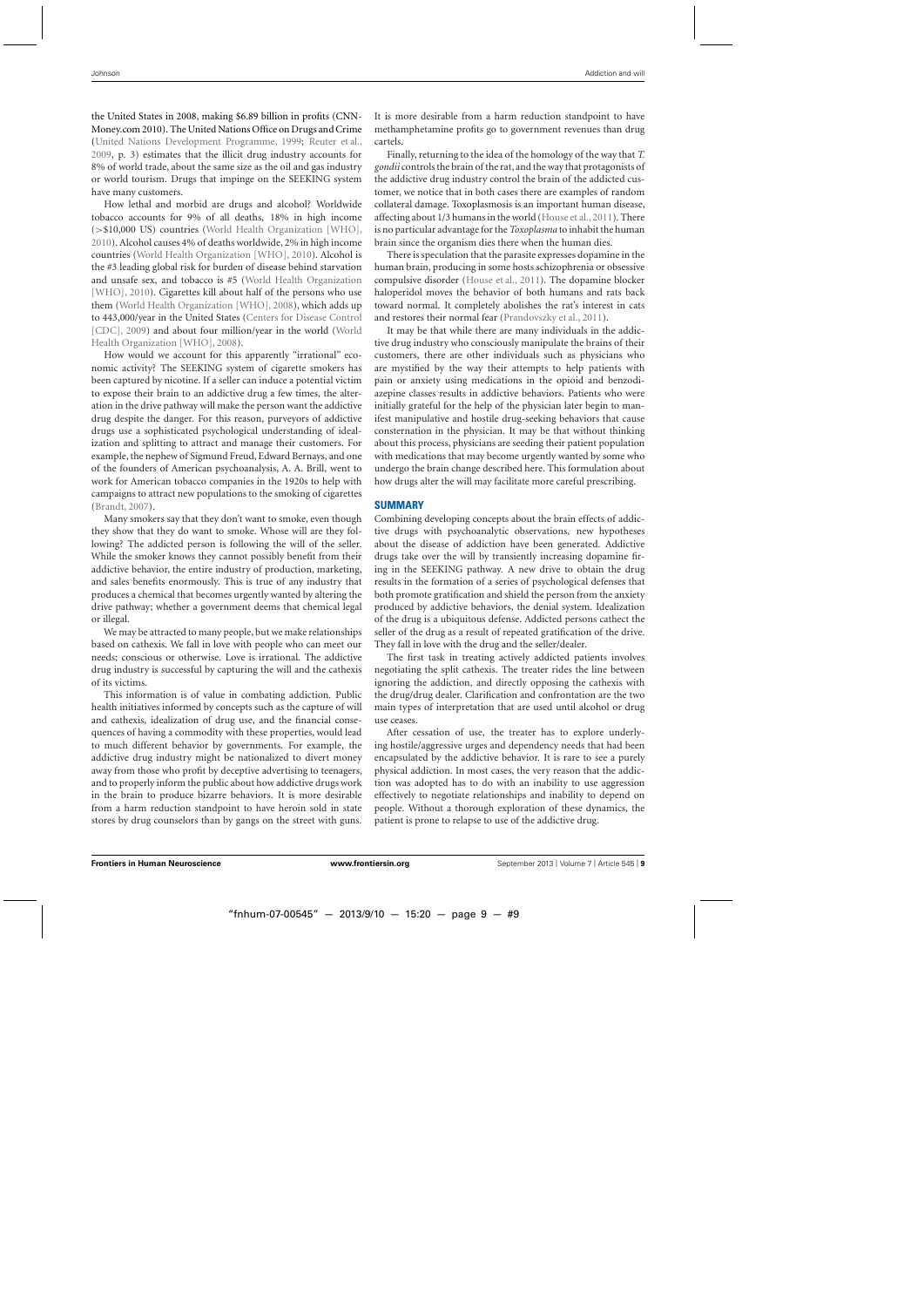<span id="page-9-0"></span>Selling addictive drugs is a huge industry in the world. Sellers use their understanding of the psychodynamics of addiction to capture brains. A public health approach can use the formulations above to help potential victims understand that the drugs work by taking over the will and causing warm feelings toward individuals who don't mind having their customers die.

The author has suggested a homology between the way the *T. gondii* parasite takes over the will of the rat, and the way addictive drugs take over the will of a person. In both instances "the

#### **REFERENCES**

- Aron, L. (1999). "The patient's experience of the analyst's subjectivity," in *Relational Psychoanalysis, the Emergence of a Tradition*, eds S. A. Mitchell and L. Aron (Hillsdale: Analytic Press).
- Bechara, A. (2005). Decision making, impulse control and loss of willpower to resist changes: a neurocognitive perspective. *Nat. Neurosci.* 8, 1458– 1463. doi: 10.1038/nn1584
- Berridge, K. C. (2004). Motivation concepts in behavioral neuroscience. *Physiol. Behav.* 81, 179– 209. doi: 10.1016/j.physbeh.2004. 02.004
- Berridge, K. C., and Robinson, T. E. (2003). Parsing reward. *Trends Neurosci.* 26, 507–513. doi: 10.1016/S0166-2236(03)00233-9
- Brandt, A. M. (2007). *The Cigarette Century*. New York: Basic Books.
- Centers for Disease Control (CDC). (2009). Available at: cdc.gov
- Christakis, N. A., and Fowler, J. H. (2008). The collective dynamics of smoking in a large social network. *N. Engl. J. Med.* 358, 2249–2258. doi: 10.1056/NEJMsa0706154
- Compton, A. (1983a). The current status of the psychoanalytic theory of instinctual drives, I: drive concept, classification and development. *Psychoanal. Q.* 52, 364–401.
- Compton, A. (1983b). The current status of the psychoanalytic theory of instinctual drives, II: the relation of the drive concept to structures, regulatory principles, and objects. *Psychoanal. Q.* 52, 402–426.
- Dodes, L. M. (1990). Addiction, helplessness, and narcissistic rage. *Psychoanal. Q.* 59, 398–419.
- Enoch, M. (2008). The role of GABAA receptors in the development of alcoholism. *Biochem. Behav.* 90, 95–104. doi: 10.1016/j.pbb.2008. 03.007
- Everitt, B. J., and Robbins, T. W. (2005). Neural systems of reinforcement for drug addiction: from actions to habits to compulsion. *Nat. Neurosci.* 8, 1481–1489. doi: 10.1038/ nn1579
- Fattore, L., Fadda, P., Spano, M. S., Pistis, M., and Fratta, W. (2008). Neurobiological mechanisms of cannabinoid addiction. *Mol. Cell. Endocrinol.* 286(Suppl. 1), S97–S107. doi: 10.1016/j.mce.2008. 02.006
- Freud, S. (1909). "Analysis of a phobia in a five year old boy," in *Standard Edition*, Vol. 10 (Basingstoke: Palgrave Macmillan), 5–149.
- Freud, S. (1915). "Instincts and their vicissitudes," in *Standard Edition*, Vol. 14 (London: Hogarth Press), 117– 140.
- Freud, S. (1917). "Introductory lectures on psychoanalysis" in *Standard Edition*, Vol. 17, (New York: W.W. Norton), 420–423.
- Freud, S. (1920). "Beyond the pleasure principle," in *Standard Edition*, Vol. 18, (Basingstoke: Palgrave Macmillan), 1–64.
- Freud, S. (1923). "The ego and the id," in *Standard Edition*, Vol. 19, (London: Hogarth Press), 21–23.
- Freud, S. (1926). "Inhibitions, symptoms and anxiety," in *Standard Edition*, Vol. 20, (Basingstoke: Palgrave Macmillan), 77–175.
- Gregory, R. J., Delucia-Deranja, E., and Mogle, J. A. (2010). Dynamic deconstructive psychotherapy versus optimized community care for borderline personality disorder co-occurring with alcohol use disorders, a 30 month followup. *J. Nerv. Ment. Dis.* 198, 292–298. doi: 10.1097/NMD. 0b013e3181d6172d
- Haggard, P. (2008). Human volition: towards a neuroscience of will. *Nat. Rev. Neurosci.* 9, 934–946. doi: 10.1038/nrn2497
- House, P. K., Vyas, A., and Sapolsky, R. (2011). Predator cat odors activate sexual arousal pathways in brains of *Toxoplasma gondii* infected rats. *PLoS ONE* 6:e23277. doi: 10.1371/journal.pone.0023277
- Hyman, S. E., Malenka, R. C., and Nestler, E. J. (2006). Neural mechanisms of addicton: the role of reward-related learning and memory. *Annu. Rev. Neurosci.* 29, 565–598. doi:

will" involves dopaminergic function. One aspect of the behavior of the victim involves being willing to sacrifice their life to propitiate the welfare of the parasite or the welfare of the drug dealer.

#### **ACKNOWLEDGMENTS**

Thanks to Robert Gregory M.D., David Brand Ph.D., Brandon Yeager M.D., and Akos Mersich M.D, Ph.D, who made trenchant suggestions about earlier versions of this manuscript.

10.1146/annurev.neuro.29.051605. 113009

- Insel, T. R. (2003). Is social attachment an addictive disorder? *Physiol. Behav.* 79, 351–357. doi: 10.1016/S0031- 9384(03)00148-3
- Johnson, B. (1992). The psychoanalysis of a man with active alcoholism. *J. Subst. Abuse Treat.* 9, 111–123. doi: 10.1016/0740-5472(92)90077-2
- Johnson, B. (1993). A developmental model of addiction, and its relationship to the twelve step program of alcoholics anonymous. *J. Subst. Abuse Treat.* 10, 23–32. doi: 10.1016/0740- 5472(93)90095-J
- Johnson, B. (1998). The mechanism of codependence in the prescription of benzodiazepines to patients with addiction. *Psychiatr. Ann.* 28, 166– 171.
- Johnson, B. (1999). Three perspectives on addiction. *J. Am. Psychoanal. Assoc.* 47, 791–815. doi: 10.1177/00030651990470031301
- Johnson, B. (2001). Drug dreams: a neuropsychoanalytic hypothesis. *J. Am. Psychoanal. Assoc.* 49, 75–96. doi: 10.1177/00030651010490011101
- Johnson, B. (2003a). A Neuropsychoanalytic approach to addiction. *Neuropsychoanalysis* 5, 29–34.
- Johnson, B. (2003b). Psychological addiction, physical addiction, addictive character, addictive personality disorder: a new nosology of addiction. *Can. J. Psychoanal.* 11, 135–160.
- Johnson, B. (2006). Commentary on Simon Boag's Freudian dream theory, dream bizarreness and the disguisecensor controversy. *Neuropsychoanalysis* 8, 33–40.
- Johnson, B. (2008). Just what lies beyond the pleasure principle? *Neuropsychoanalysis* 10, 201–212.
- Johnson, B. (2009a). A 'neuropsychoanalytic' treatment of a patient with cocaine dependence. *Neuropsychoanalysis* 11, 151–167.
- Johnson, B. (2009b). "Depression and addiction," in *Depression: Treatment Strategies and Management*, Second Edition, eds T. L. Schwartz and T. J. Petersen (New York: Taylor & Francis).
- Johnson, B. (2010). The psychoanalysis of a man with heroin dependence; implications for neurobiological theories of attachment and drug craving. *Neuropsychoanalysis* 12, 207–215.
- Johnson, B. (2011). Psychoanalytic treatment of psychological addiction to alcohol (alcohol abuse). *Front. Psychol.* 2:362. doi: 10.3389/fpsyg.2011.00362
- Johnson, B. (2012). "Drug abuse, dreams and nightmares," in *Drug Abuse and Addiction in Medical Illness*, eds J. C. Verster, K. M. Brady, and M. Galanter (Totowa: Humana Press), 385–392. doi: 10.1007/978-1- 4614-3375-0\_31
- Jones, D. S., Krotick, S., Johnson, B., and Morrison, A. P. (2005). Clinical challenge: waiting for rescue, an attorney who will not advocate for himself. *Harv. Rev. Psychiatry* 13, 344–356. doi: 10.1080/ 10673220500250989
- Kalivas, P. W., and Volkow, N. D. (2005). The neural basis of addiction: a pathology of motivation and choice. *J. Am. Psychiatr. Assoc.* 162, 1403–1413. doi: 10.1176/appi.ajp.162.8.1403
- Kandel, E. R. (2006). *In Search of Memory: The Emergence of a New Science of the Mind*. New York: W.W. Norton.
- Klein, M. (1957). "Envy and Gratitude," in *Envy and Gratitude and Other Works 1946- 1963*. London: The Hogarth Press.
- Koob, G. F., and Volkow, N. D. (2010). Neurocircuitry of addiction. *Neuropsychopharmacology* 35, 217– 238. doi: 10.1038/npp.2009.110
- Lai, S., Lai, H., Page, J. B., and McKoy, C. B. (2000). The associations between cigarette smoking and drug abuse in the United States. *J. Addict. Dis.* 19, 11–24. doi: 10.1300/ J069v19n04\_02
- Meissner, W. W. (2005). "The dynamic unconscious," in Textbook of Psychoanalysis Arlington, eds E. S. Person, A. M. Cooper, and G. O. Gabbard. (Arlington: American Psychiatric Publishing), 21–37.